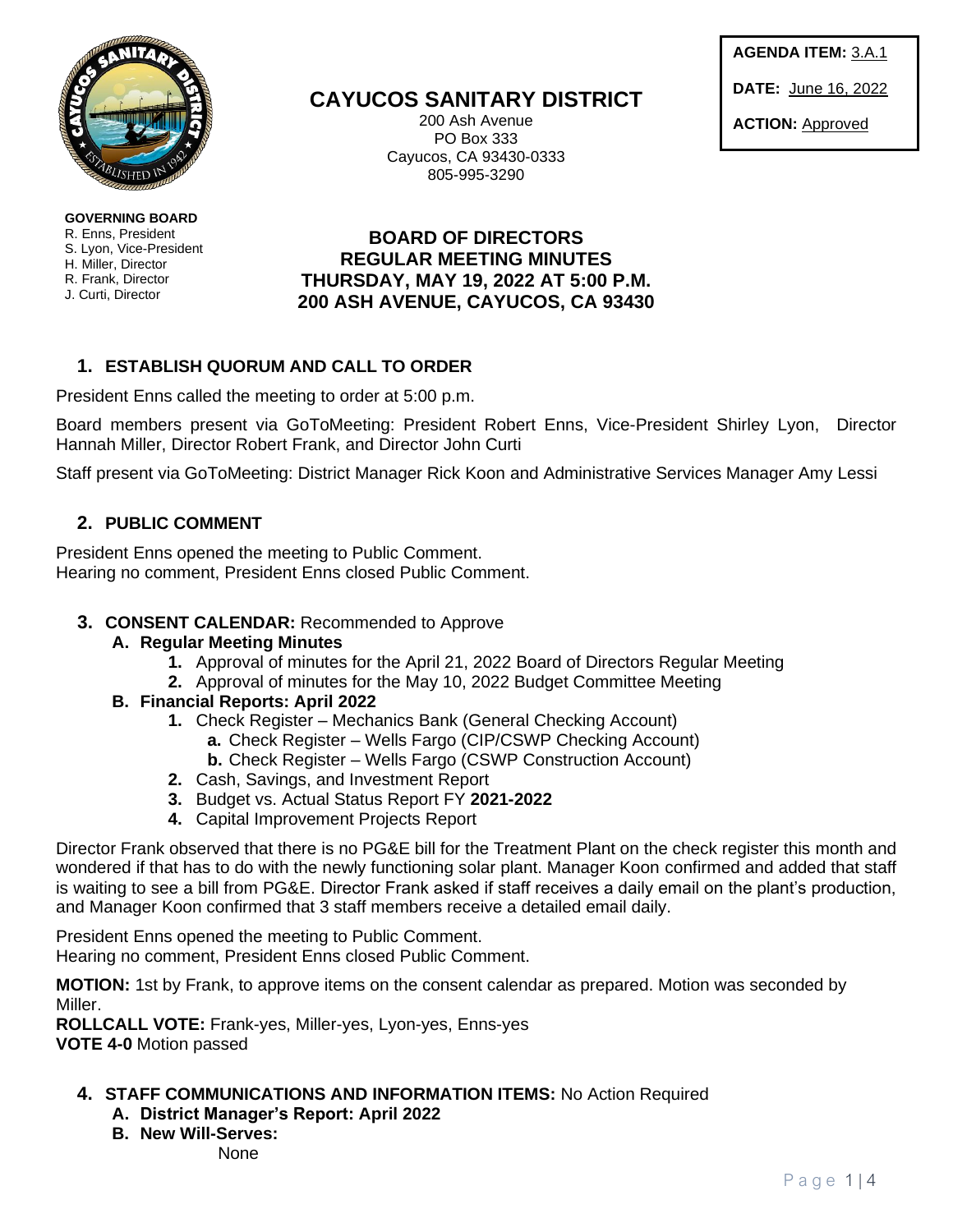### **Extended Will-Serves:**

None

 **Finaled Will-Serves:**

- $\bullet$  70  $7<sup>th</sup>$  St. / Tamoush / 064-146-020 / SFR New, ADU New
- 1501 Pacific Ave. / Smith / 064-225-009 / SFR Remodel
- 3596 Studio Dr. / Crowley / 064-449-008 / SFR New

 **Continue-to-Serves (No Will-Serve Required):**

None

## **Grants of License:**

None

Manager Koon gave a summary of the previous month's activities.

President Enns opened the meeting to Public Comment.

John Curti requested a timeframe for the implementation of the recycled water plan.

Hearing no further comment, President Enns closed Public Comment.

Manager Koon responded that the recycled water plan is required by the Coastal Commission and the Water Quality Control Board, and the District has one year from September 14, 2021 to come up with a plan and roughly five years to implement it.

#### **Items 4.A – B were received and accepted.**

### **5. DISCUSSION AND CONSIDERATION TO APPOINT A DIRECTOR TO FILL THE VACANCY FOR DISTRICT 1 OF THE CAYUCOS SANITARY DISTRICT BOARD OF DIRECTORS, TO REVIEW COMMITTEE ASSIGNMENTS AND TO APPOINT A VICE PRESIDENT**

The Board expressed their approval in appointing John Curti to fill the vacancy on the District Board, recognizing his valuable experience serving on other local Boards.

President Enns opened the meeting to Public Comment.

John Curti stated his appreciation for the Board's support and confidence in his abilities and hopes to make valuable contributions when future challenges arise.

Hearing no further comment, President Enns closed Public Comment.

**MOTION:** 1st by Miller, to appoint John Curti to fill the vacancy for District 1 of the Cayucos Sanitary District Board of Directors. Motion was seconded by Frank. **ROLLCALL VOTE:** Miller-yes, Frank-yes, Lyon-yes, Enns-yes **VOTE 4-0** Motion passed

Director Curti was sworn into office, and the Board discussed committee assignments and the vacant Vice President position.

President Enns opened the meeting to Public Comment. Hearing no comment, President Enns closed Public Comment.

**MOTION:** 1st by Miller, to appoint Shirley Lyon as Vice President of the Cayucos Sanitary District Board of Directors, and to appoint John Curti to the O&M Committee. Motion was seconded by Frank. **ROLLCALL VOTE:** Miller-yes, Frank-yes, Curti-yes, Lyon-yes, Enns-yes **VOTE 5-0** Motion passed

#### **6. DISCUSSION AND CONSIDERATION TO ADOPT CAYUCOS SANITARY DISTRICT RESOLUTION 2022-10 REQUESTING CONSOLIDATION OF ITS BIENNIAL ELECTION WITH THE NOVEMBER 8, 2022 GENERAL ELECTION**

Manager Koon reminded the Board of the benefits of consolidating the District's biennial election with the general election.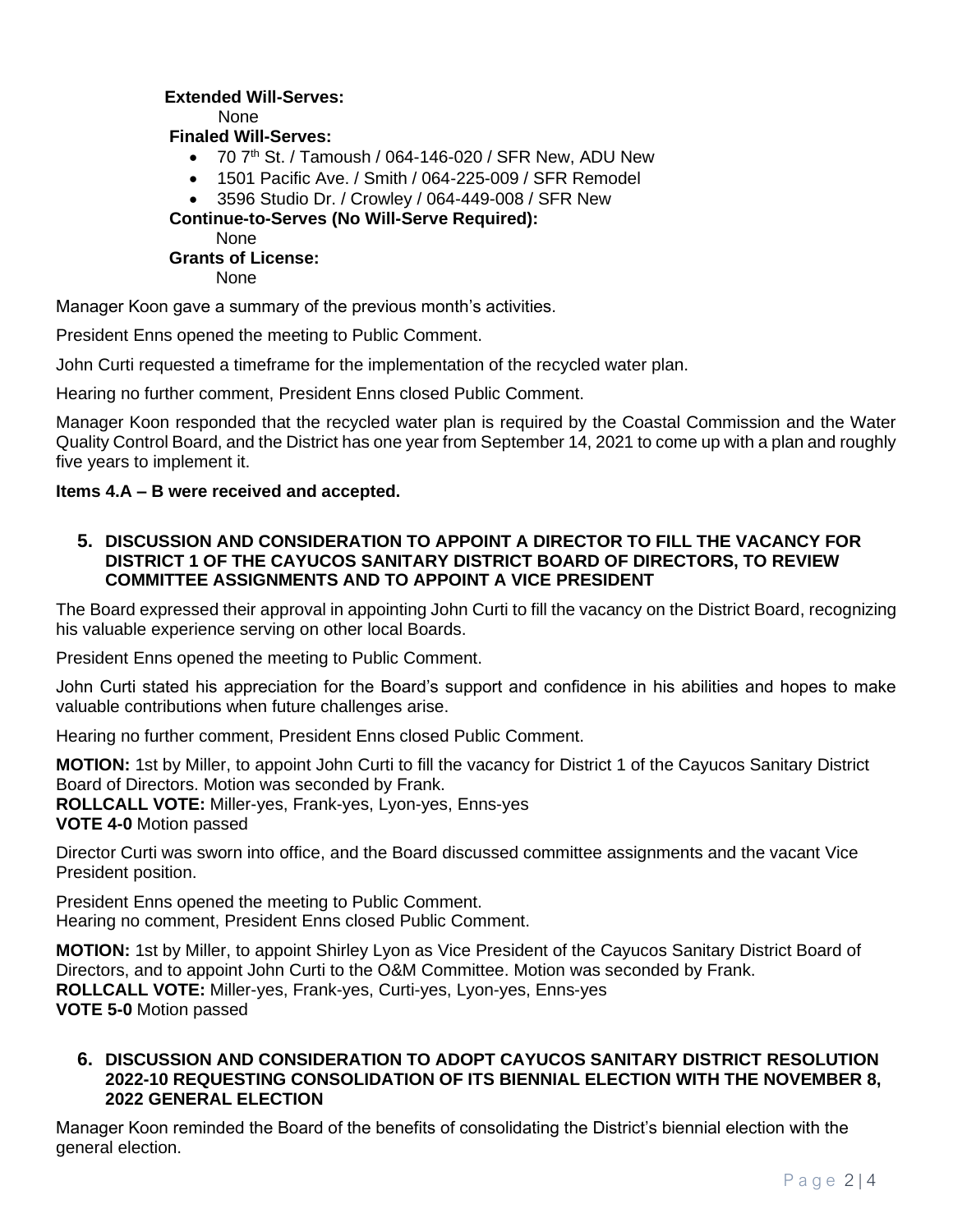President Enns opened the meeting to Public Comment. Hearing no comment, President Enns closed Public Comment.

**MOTION:** 1st by Frank, to adopt Cayucos Sanitary District Resolution 2022-10 requesting consolidation of its biennial election with the November 8, 2022 General Election. Motion was seconded by Curti. **ROLLCALL VOTE:** Frank-yes, Curti-yes, Miller-yes, Lyon-yes, Enns-yes **VOTE 5-0** Motion passed

#### **7. DISCUSSION AND CONSIDERATION TO ADOPT RESOLUTION 2022-13 APPROVING THE SECOND AMENDMENT TO THE JOINT POWERS AGREEMENT TO ESTABLISH AN INTEGRATED WASTE MANAGEMENT AUTHORITY FOR THE CITIES OF SAN LUIS OBISPO COUNTY**

Director Frank requested confirmation that Legal Counsel reviewed the agreement and asked what their comments were. Manager Koon responded that Legal reviewed the document multiple times as it progressed and has approved this final version. President Enns discussed the implications of signing the agreement and expressed approval.

President Enns opened the meeting to Public Comment. Hearing no comment, President Enns closed Public Comment.

**MOTION:** 1st by Frank, to adopt Resolution 2022-13 approving the Second Amendment to the Joint Powers Agreement to establish an Integrated Waste Management Authority for the cities of San Luis Obispo County. Motion was seconded by Curti.

**ROLLCALL VOTE:** Frank-yes, Curti-yes, Miller-yes, Lyon-yes, Enns-yes **VOTE 5-0** Motion passed

### **8. DISCUSSION AND CONSIDERATION TO ADOPT RESOLUTION 2022-11 ESTABLISHING CAYUCOS SANITARY DISTRICT'S FISCAL YEAR 2022/23 APPROPRIATIONS LIMIT**

Director Curti requested confirmation that the Appropriations Limit establishes the maximum amount of tax revenue that the District can collect from the County, and Manager Koon confirmed.

President Enns opened the meeting to Public Comment. Hearing no comment, President Enns closed Public Comment.

**MOTION:** 1st by Miller, to adopt Resolution 2022-11 establishing Cayucos Sanitary District's Fiscal Year 2022/23 Appropriations Limit. Motion was seconded by Frank. **ROLLCALL VOTE:** Miller-yes, Frank-yes, Curti-yes, Lyon-yes, Enns-yes **VOTE 5-0** Motion passed

# **9. DISCUSSION AND CONSIDERATION TO APPROVE THE FISCAL YEAR 2022/23 CAYUCOS SANITARY DISTRICT BUDGET:**

# **A. OPERATING BUDGET**

**B. CIP BUDGET** 

Director Miller reviewed highlights from the Budget Committee Meeting held on May 10, 2022, where the entirety of the operational budget was examined. Among other items, a 6% COLA was carefully considered, discussed and ultimately recommended to offset the 8% increase in the Consumer Price Index.

President Enns opened the meeting to Public Comment. Hearing no comment, President Enns closed Public Comment.

**MOTION:** 1st by Frank, to approve the Fiscal Year 2022/23 Cayucos Sanitary District Operating Budget. Motion was seconded by Curti.

**ROLLCALL VOTE:** Frank-yes, Curti-yes, Miller-yes, Lyon-yes, Enns-yes **VOTE 5-0** Motion passed